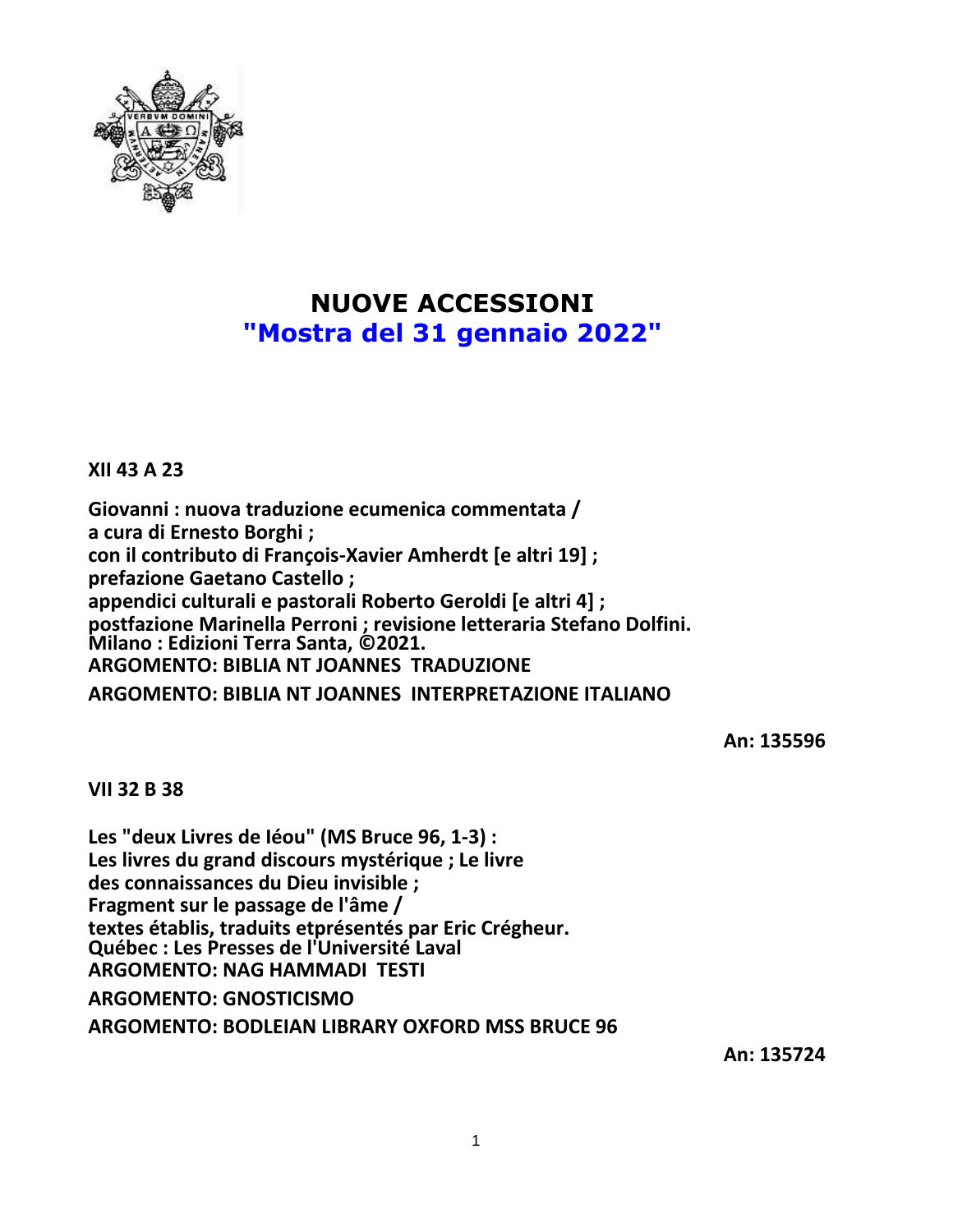**IUD VI D 15 3.7D**

**Massekhet Qiddushin chapter 4 : text, translation, and commentary / Anat Israeli ; in collaboration with Esther Fisher and Inbar Raveh. Tübingen : Mohr Siebeck, [2021]. ARGOMENTO: TALMUD NASHIM KIDDUSHIN COMMENTI ARGOMENTO: MISHNAH NASHIM KIDDUSHIN COMMENTI ARGOMENTO: TALMUD INTERPRETAZIONE FEMMINISTA ARGOMENTO: GIUDAISMO FEMMINISMO ARGOMENTO: MATRIMONIO LEGGE EBRAICA**

**An: 135888**

## **IV 21 VAL 1**

**Anonymus Valesianus, secolo V-VI. L'Italie sous Odoacre et Théodoric / Anonyme de Valois II ; texte établi et traduit par Michel Festy ; introduction et commentaire par Michel Festy et Massimiliano Vitiello. Paris : Les Belles Lettres, 2020. ARGOMENTO:**

**An: 135832**

#### **A.P. 29 464**

**Der νοῦς bei Paulus im Horizont griechischer und hellenistisch-jüdischer Anthropologie, (2019 : Zurigo). Der Nous bei Paulus und in seiner Umwelt : griechisch-römische, frühjüdische und frühchristliche Perspektiven / herausgegeben von Jörg Frey und Manuel Nägele. Tubingen : Mohr Siebeck, [2021]. ARGOMENTO: PAOLO APOSTOLO TEOLOGIA**

**ARGOMENTO: BIBLIA NT PAULI EPISTOLAE TEOLOGIA INTERPRETAZIONE TEDESCO An: 135469**

**M.C. C 33 B 146**

**Eichler, Raanan, 1980-. The ark and the cherubim / Raanan Eichler. Tübingen : Mohr Siebeck, [2021]. ARGOMENTO: ANGELI BIBLIA ARGOMENTO: BIBLIA VT ARCA DELLALLEANZA ARGOMENTO: ARCA DELLALLEANZA**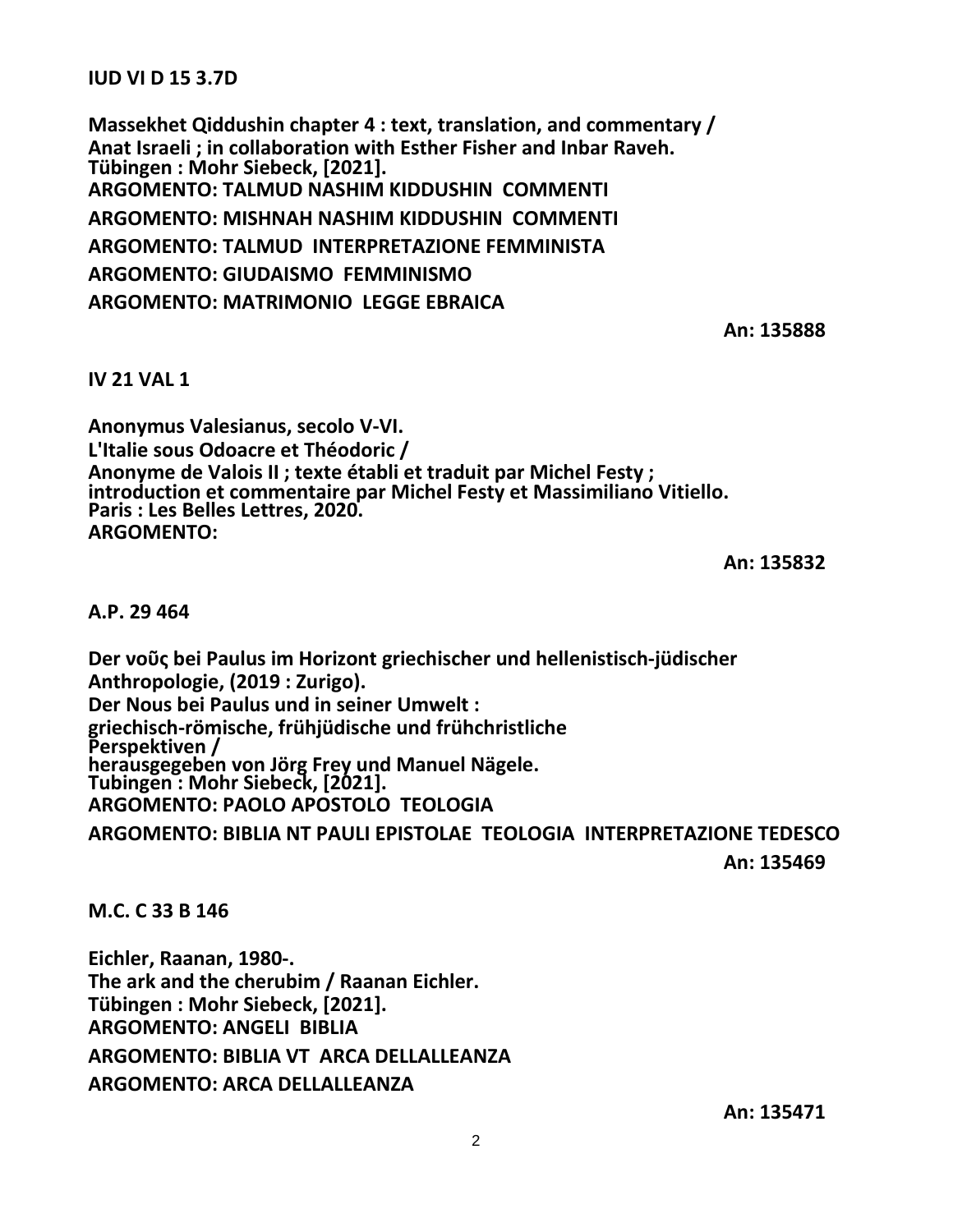**M.C. C 17 52**

**Friedl, Johannes, 1972-. Ein brüderliches Volk : das ,Bruder'-Konzept im Heiligkeitsgesetz und deuteronomischen Gesetz / Johanna Friedl. Berlin : Peter Lang, [2021]. ARGOMENTO: BIBLIA VT PENTATEUCHUS INTERPRETAZIONE TEDESCO ARGOMENTO: BIBLIA VT DEUTERONOMIUM 12 26 ARGOMENTO: BIBLIA VT LEVITICUS 17 26 ARGOMENTO: FRATELLANZA**

**An: 135467**

## **A.O. 77 A 23**

**Gerhards, Simone. Konzepte von Müdigkeit und Schlaf im alten Ägypten / Simone Gerhards. Hamburg : Helmut Buske, [2021]. ARGOMENTO: EGIZIANO LINGUA TESTI ARGOMENTO: EGITTO ANTICO CULTURA ARGOMENTO: EGITTO ANTICO SIMBOLI**

**An: 135803**

**A.P. 29 A 556**

**Heijer, Arco den, 1989-. Portraits of Paul's performance in the Book of Acts : Luke's apologetic strategy in the depiction of Paul as messenger of God / Arco den Heijer. Tübingen : Mohr Siebeck, [2021]. ARGOMENTO: BIBLIA NT PAULI EPISTOLAE RELAZIONE CON ACTUS APOSTOLORUM An: 135735**

**M.C. B 24 139**

**Jung, Dieter G., 1976-. Jojada - ein literarisches und theologisches Universalwerkzeug : exegetische Studien zur Textfigur des Priesters Jojada in 2 Kön 11-12 und 2 Chr 22,10-24,27 / Dieter G. Jung. Würzburg : Echter Verlag, [2020]. ARGOMENTO: JEHOIADA PERSONAGGIO BIBLICO ARGOMENTO: BIBLIA NT AD CORINTHIOS II 22 24 ARGOMENTO: BIBLIA VT REGUM II 11 12 ARGOMENTO: BIBLIA VT REGUM II INTERPRETAZIONE TEDESCO ARGOMENTO: BIBLIA NT AD CORINTHIOS INTERPRETAZIONE TEDESCO**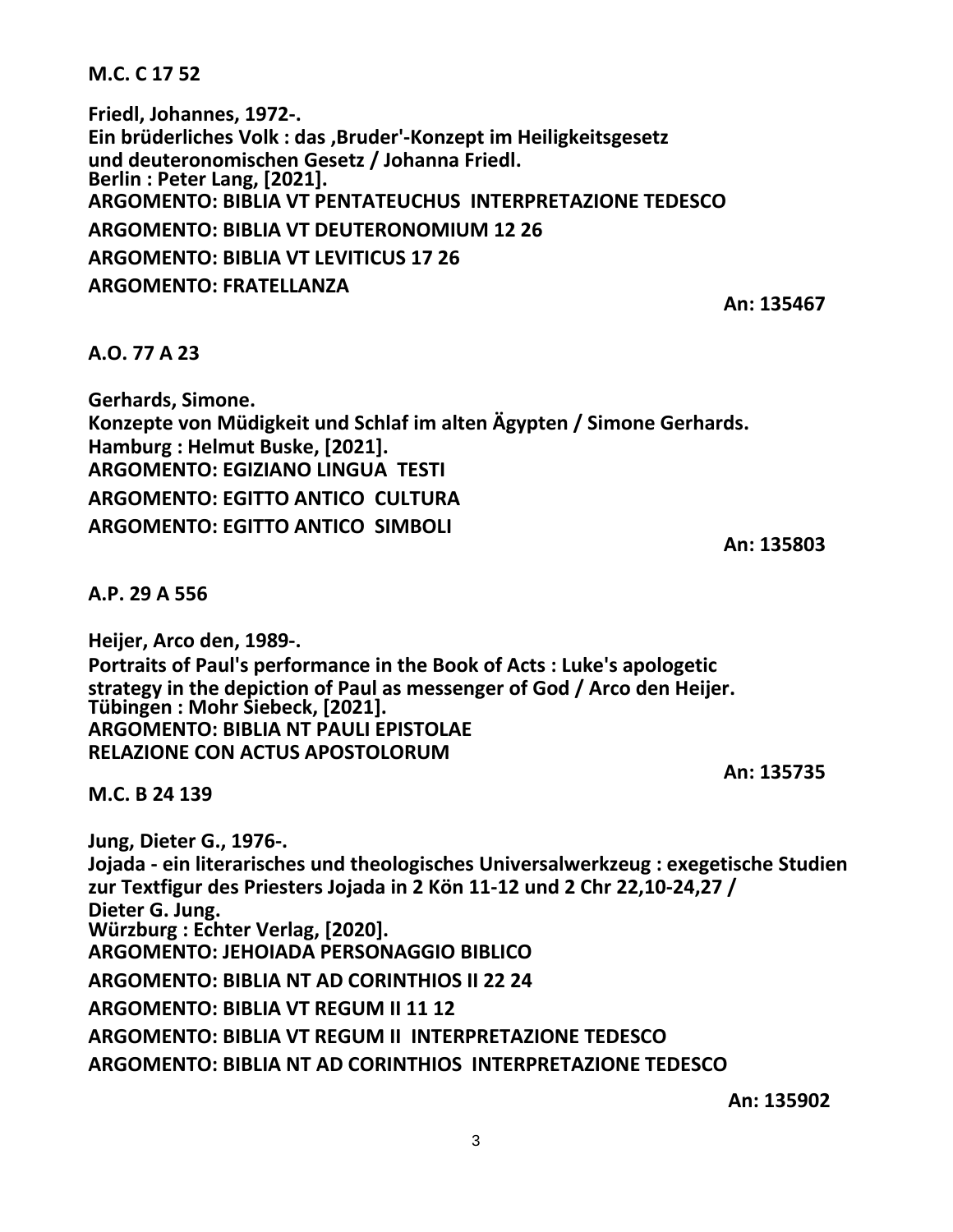**A.P. 42 513**

**Mäkipelto, Ville, 1988-. Uncovering ancient editing : documented evidence of changes in Joshua 24 and related texts / Ville Mäkipelto. Berlin ; Boston : De Gruyter, [2018]. ARGOMENTO: BIBLIA VT JOSUE 24 ARGOMENTO: BIBLIA VT JOSUE INTERPRETAZIONE INGLESE**

**An: 135475**

## **XVI 13 33**

**Manzi, Franco, sacerdote, 1966-. Il cavaliere, l'amata e Satana : sentieri odierni del vento nell'Apocalisse / Franco Manzi. Brescia : Queriniana, [2020]. ARGOMENTO: BIBLIA NT APOCALYPSIS SIMBOLI ARGOMENTO: BIBLIA NT APOCALYPSIS INTERPRETAZIONE ITALIANO**

**An: 135707**

**XIII 78 29**

**Martin, Aldo, sacerdote, 1969-. «È fuori di sé» : la cristologia "blasfema" dei racconti evangelici / Aldo Martin ; prefazione di Antonio Pitta. Padova : Edizioni Messaggero, [2021]. ARGOMENTO: GESU CRISTO PERSONA INTERPRETAZIONE ITALIANO ARGOMENTO: BIBLIA NT EVANGELIA CRISTOLOGIA**

**An: 135790**

## **IV 511 594**

**Martinus, santo, circa 515-circa 580. Oeuvres morales et pastorales / Martin de Braga ; introduction Guy Sabbah ; texte latin révisé et traduction Jean-François Berthet et Guy Sabbah ; annotation Laurent Angliviel de la Beaumelle, Jean-François Berthet et Guy Sabbah. Paris : Les Éditions du Cerf, 2018. ARGOMENTO:**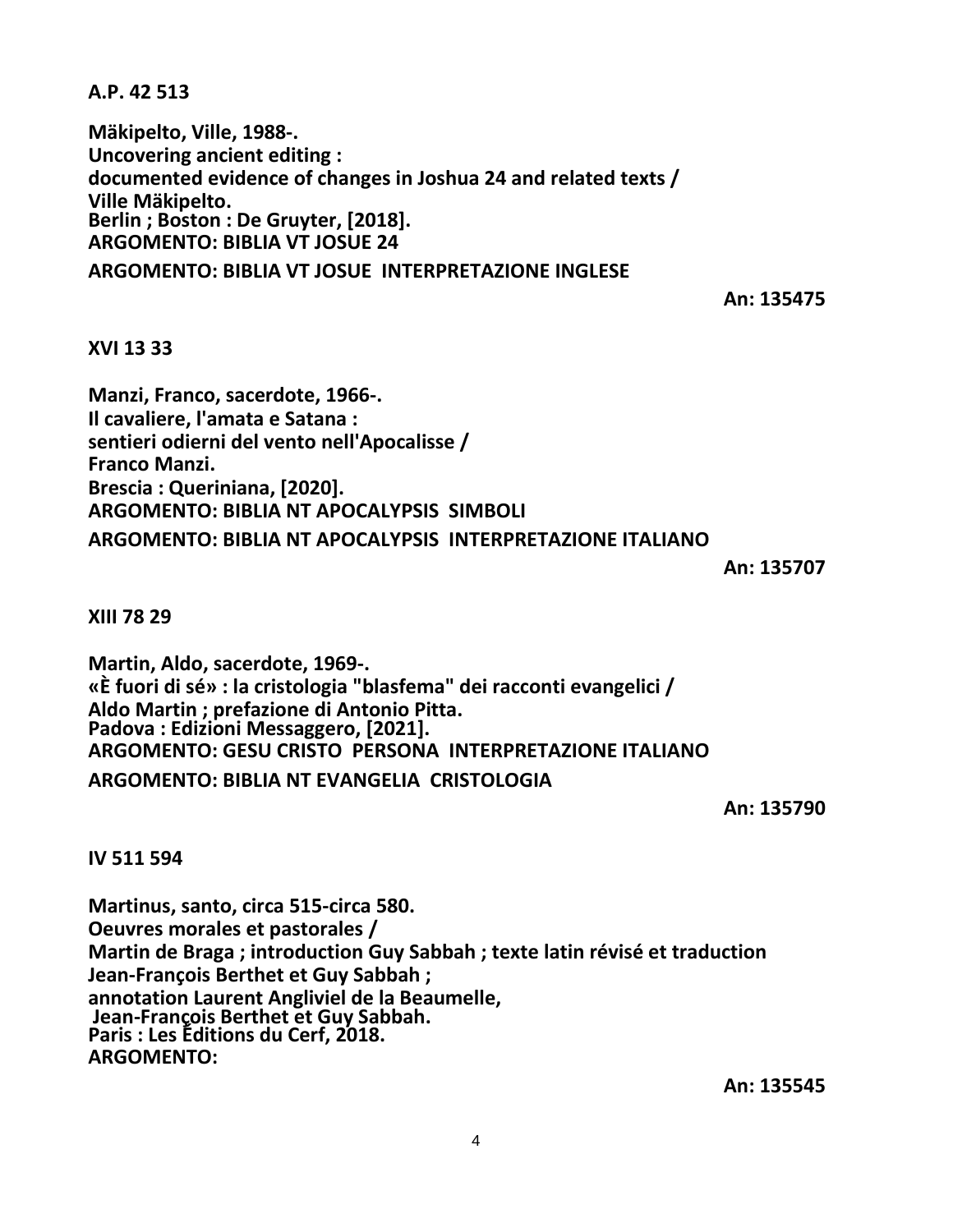**M.C. P 9 33**

**Meynet, Roland, S.I., 1939-. The Psalter : Book Two (Ps 42/43-72) / Roland Meynet ; translated by Bernard Witek. Leuven ; Paris ; Bristol, CT : Peeters, 2021. ARGOMENTO: BIBLIA RETORICA ARGOMENTO: BIBLIA VT PSALMI ANALISI RETORICA**

**An: 135829**

**A.P. 29 438**

**Orlov, Andrei A., 1960-. Yetzer anthropologies in the Apocalypse of Abraham / Andrei A. Orlov. Tubingen : Mohr Siebeck, [2021]. ARGOMENTO: APOCALYPSIS ABRAHAMI ARGOMENTO: APOCRYPHA VT ARGOMENTO: GIUDAISMO ANTROPOLOGIA**

**An: 135810**

**XXXII 8 59**

**Pirart, Éric V., 1950-. Mańiiu et la mythologie protozoroastrienne : étude de textes vieil-avestiques / par Éric Pirart. Leuven ; Paris ; Bristol, CT : Peeters, 2020. ARGOMENTO: AVESTA ARGOMENTO: ZOROASTRISMO TESTI ARGOMENTO: VICINO ORIENTE ANTICO MITOLOGIA ARGOMENTO: AVESTICO LINGUA TESTI**

**An: 135740**

**XXV 69 C 106**

**Susnow, Matthew. The practice of the Canaanite cult : the Middle and Late Bronze Ages / Matthew Susnow. Münster : Zaphon, 2021. ARGOMENTO: CANAAN RELIGIONE ARGOMENTO: ETA DEL BRONZO VICINO ORIENTE ARGOMENTO: VICINO ORIENTE ANTICO ARCHITETTURA**